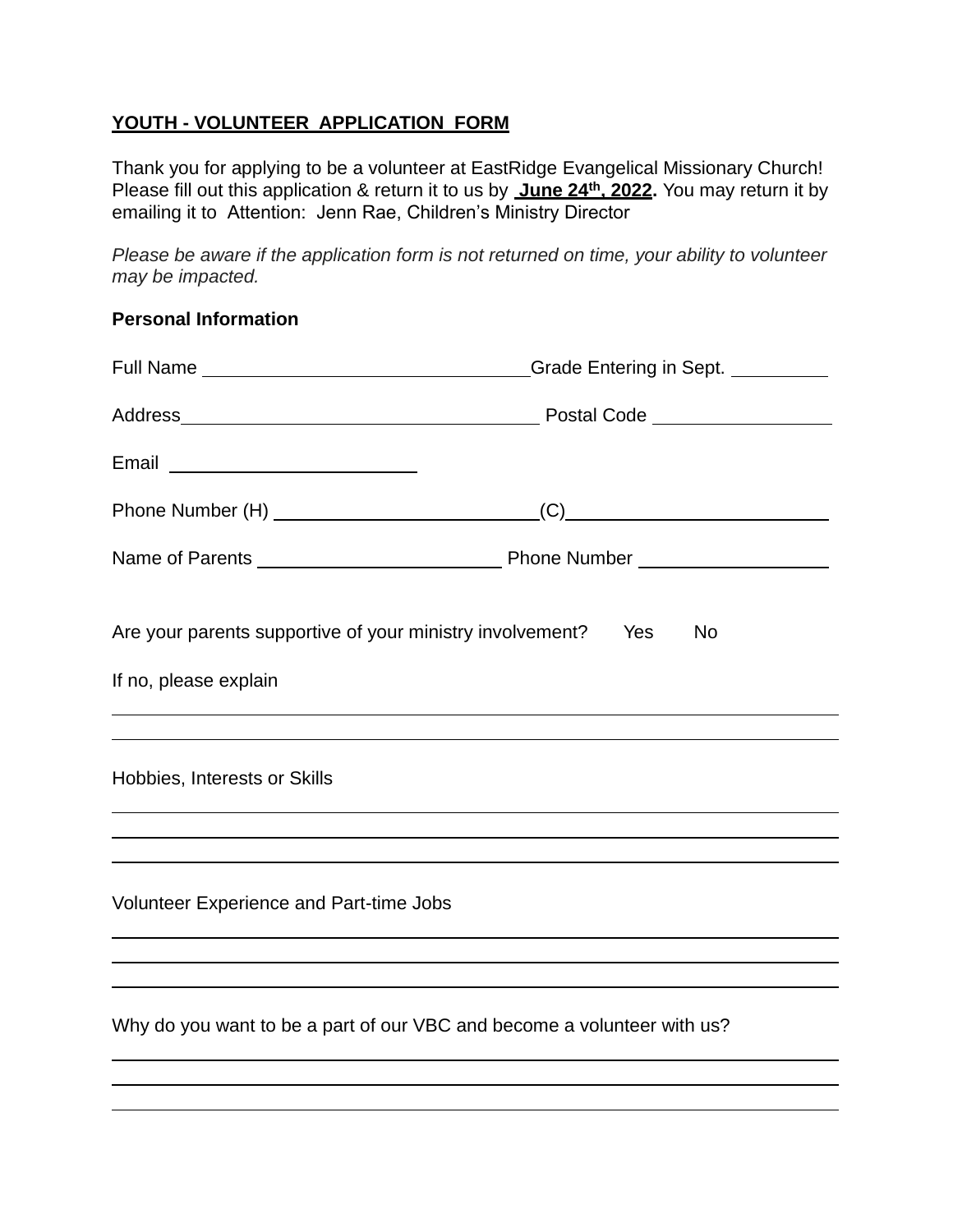## **Spiritual History**

| How long have you attended EastRidge Church? |  |
|----------------------------------------------|--|
|                                              |  |

Do you regularly attend (2 or more times a month)? Yes No

When did you accept Christ as your Saviour?

In a brief paragraph, please describe what your faith means to you.

#### **Ministry Questionnaire**

What strengths or assets would you bring to our VBC Program?

What areas of concern do you have in working with children?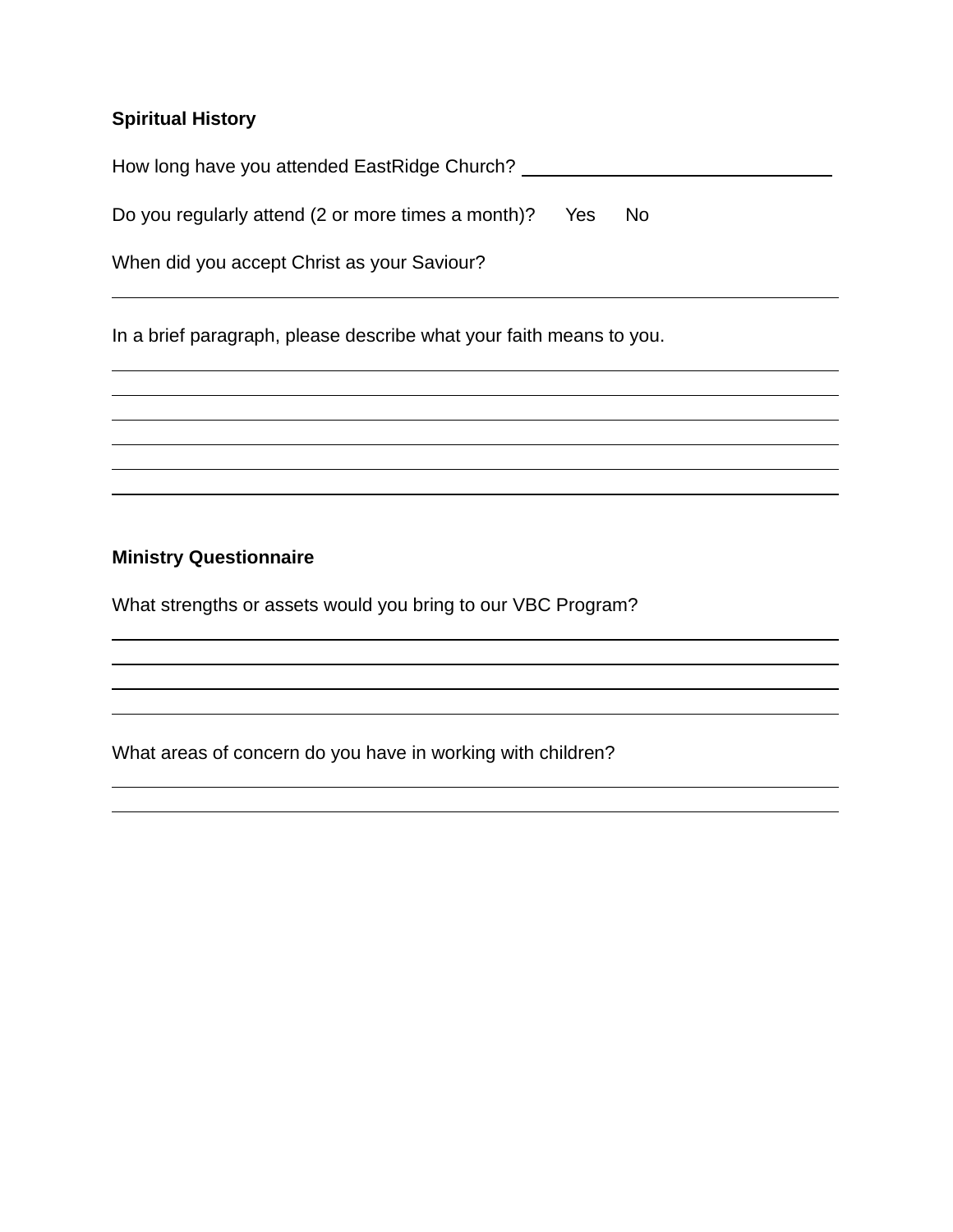|  |  | Do you see yourself as a team player? Please explain. Yes |  | No |
|--|--|-----------------------------------------------------------|--|----|

Please list the area of ministry in which you would like to serve. (eg. Crafts / worship / general helper / small group helper / sports)

#### **References**

List three adults that you've known for at least one year and who have a definite knowledge of your character and ability to work with children. For example: a teacher, employer or someone who knows you in the community.

| How long have you known this person: ____________ Evening Phone: _______________ |  |
|----------------------------------------------------------------------------------|--|
|                                                                                  |  |
|                                                                                  |  |
| Nature of Relationship: Mature of Relationship:                                  |  |
| 2. Name of Reference: _____________________________ Day Phone: _________________ |  |
|                                                                                  |  |
|                                                                                  |  |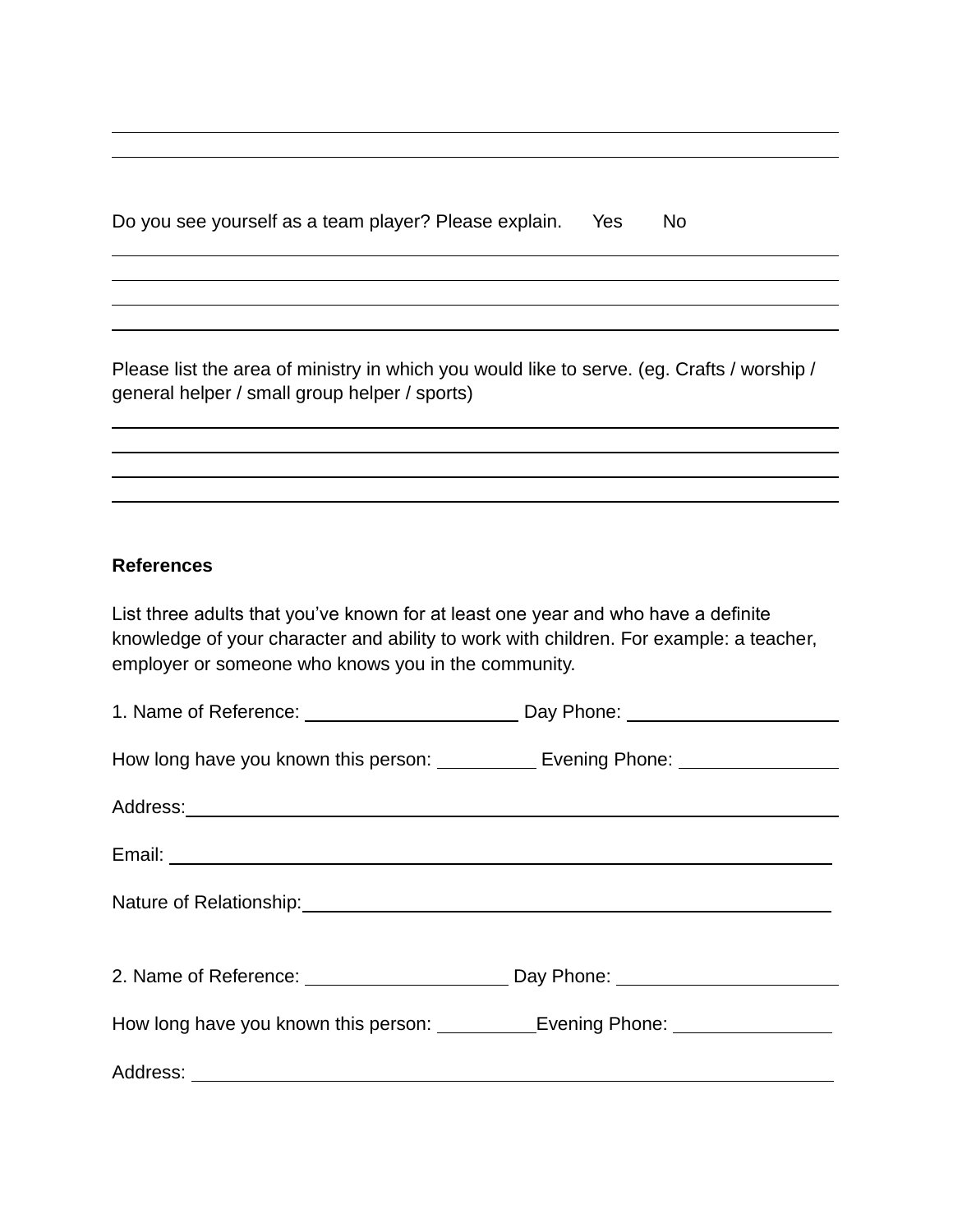| 3. Name of Reference: ___________________________________Day Phone: ________________________________ |  |
|------------------------------------------------------------------------------------------------------|--|
| How long have you known this person: _____________Evening Phone: _______________                     |  |
|                                                                                                      |  |
|                                                                                                      |  |
|                                                                                                      |  |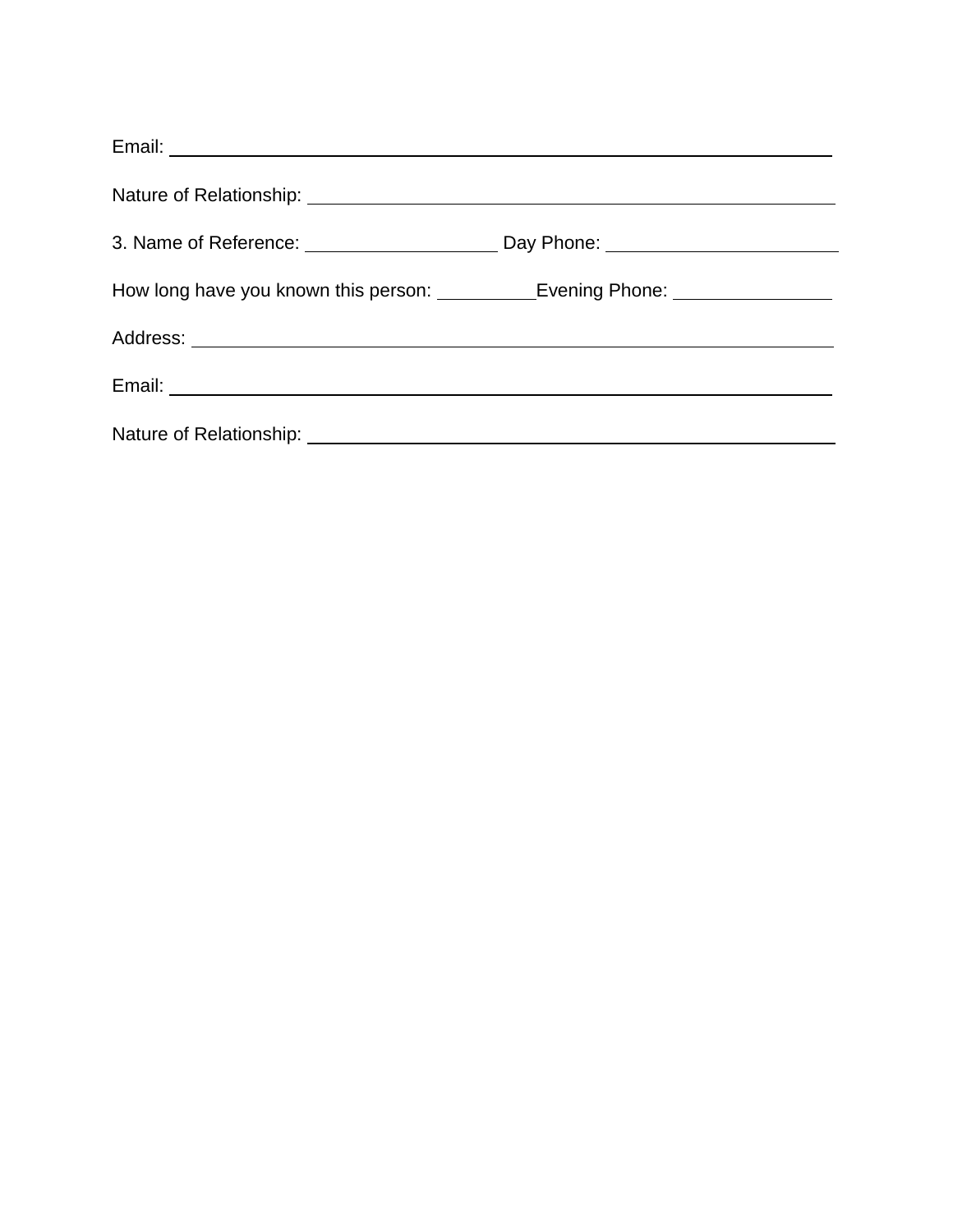# COVENANT OF CARE AND COMMITMENT

#### **Student's Commitment:**

I commit to the following:

- 1. The information above is true and accurate;
- 2. If attending VBC, I will take the responsibility to be on time and attend every day (8:30am – 4:00pm every day);
- 3. I will be a good role model to the children I work with;
- 4. I will be a good team player and team builder;
- 5. I will protect the children at VBC and follow the Abuse Prevention Policies (AP2) and procedures; and
- 6. Serve the Lord Jesus with gladness.

| Signature of Applicant: |       |  |
|-------------------------|-------|--|
|                         |       |  |
| <b>Printed Name:</b>    | Date: |  |

Parent's Commitment:

I understand that my son / daughter has applied to be a volunteer at Camps. I understand that it is not only a Day Camp, but also an opportunity to build leadership skills and help lead children to Jesus.

I understand that this opportunity requires Abuse Prevention training that involves commitment and study.

I understand my son / daughter will be a student leader volunteer with the children in camp using the leadership skills and knowledge they have built and acquired through this experience.

I understand that there is a high level of commitment to attend 100% of the duration of camp and that my son / daughter is responsible to arrive by 8:30am every morning and stay through to 4:00pm every afternoon.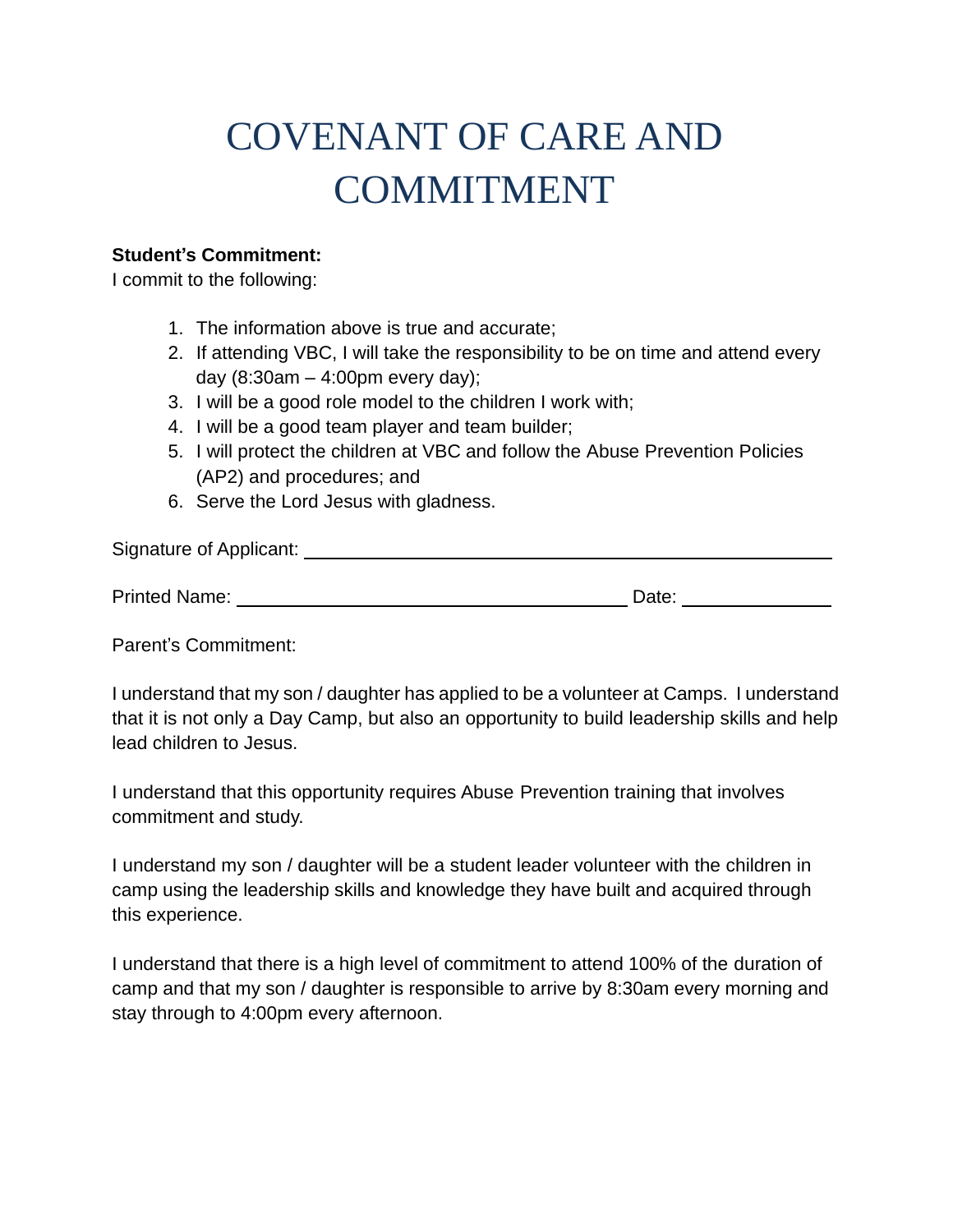Signature of Parent or Guardian:

| <b>Printed Name:</b> | Date: |  |
|----------------------|-------|--|
|                      |       |  |

*Information received is confidential and is being gathered for the purposes of screening ministry personnel and placing them into ministry with children. The information gathered here will be used for the purposes of supporting the ministries at EastRidge Church.*

# CONSENT AND AUTHORIZATION

### NAME OF STUDENT:

DATES: Please specify which camp(s) you are volunteering for

Purposes and Extent

Information received is confidential and is being gathered for the purposes of serving your youth while in the care of EastRidge Evangelical Missionary Church. Any medical information collected here serves to authorize EastRidge Evangelical Missionary Church, and its staff and volunteers, to obtain medical assistance in emergencies.

EastRidge Evangelical Missionary Church is collecting and retaining this personal information for the purpose of enrolling your child in our programs, to assign the student to the appropriate classes, to develop and nurture ongoing relationships with you and your youth, and to inform you of program updates and upcoming opportunities at our Church. This information will be maintained indefinitely as it is a requirement of our insurance company and legal counsel. If you wish EastRidge Evangelical Missionary Church to limit the information collected, or to view your youth's information, please contact us.

Covid-19 Update

All programming will be offered with strict adherence to the public health guidelines in place at the time of the event.

#### **Activities**

Activities of EastRidge Church will have programming that may include physical activities where there is an elevated risk of injuries, bruises and accidents, however the protection and safety of the children are our primary concern, and we have trained and screened volunteers and staff to minimize the risk and oversee the program. At EastRidge, we encourage and promote a nut-free environment. The snacks we serve will be nut-free. Parents are discouraged from sending products that contain nuts/peanuts and nut oils to the program. As much as we take great precaution, we cannot guarantee a nut-free environment. We would ask parents to communicate any concerns with us prior to and during our events.